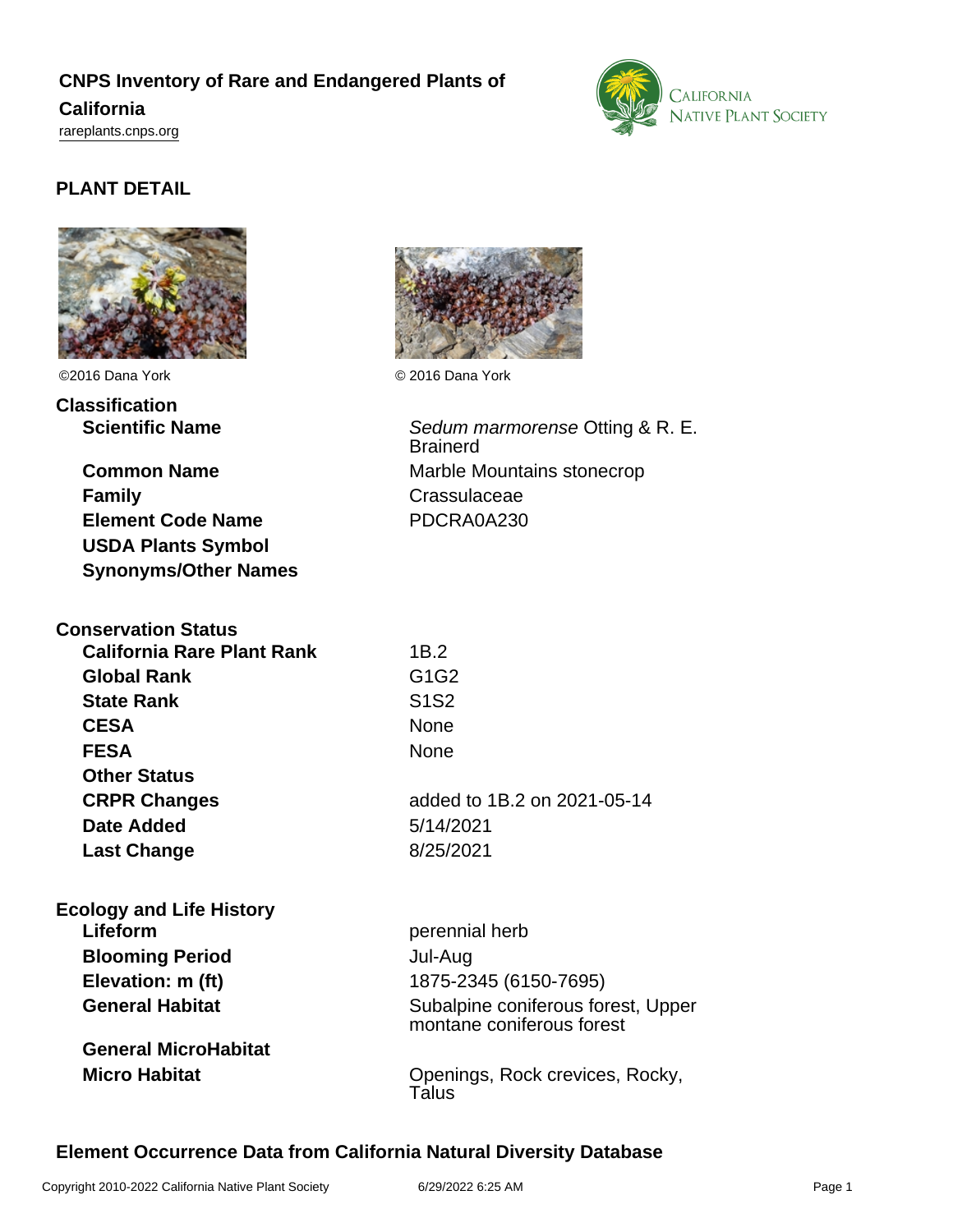| <b>Total Element Occurrences</b><br><b>Element Occurrence Ranks</b> |   |
|---------------------------------------------------------------------|---|
| Excellent (A)                                                       |   |
| Good (B)                                                            |   |
| Fair (C)                                                            |   |
| Poor (D)                                                            |   |
| None $(X)$                                                          |   |
| Unknown (U)                                                         | 4 |
| <b>Occurrence Status</b>                                            |   |
| Historical, $> 20$ years                                            |   |
| Recent, $<$ 20 years                                                | 5 |
| Presence                                                            |   |
| <b>Presumed Extant</b>                                              | 6 |
| <b>Possibly Extirpated</b>                                          |   |
| <b>Presumed Extirpated</b>                                          |   |

#### **Location**

**CA Endemic** No. No. **Counties** Siskiyou (SIS) **States** California (CA) **Quads** Boulder Peak (4112351), Grider Valley (4112362), Marble Mountain

(4112352), Scott Bar (4112361), Seiad Valley (4112372)

#### **Notes**

Definitions of codes preceding a county and/or quad:

\* Presumed extirpated

(\*) Possibly extirpated

Species may be present in other areas where conditions are favorable. These data should NOT be substituted for pre-project review or for on-site surveys.

### **General Notes**

Possibly threatened by horticultural collecting. Previously identified as S. obtusatum ssp. boreale, in part. Similar to S. oregonense; differs in having dense rosettes and waxy granules on calyxes and inflorescence branches vs. looser rosettes and lacking waxy granules in S. oregonense. See Phytotaxa 368: 1–61 (2018) for original description.

### **Distribution**

### **Threats**